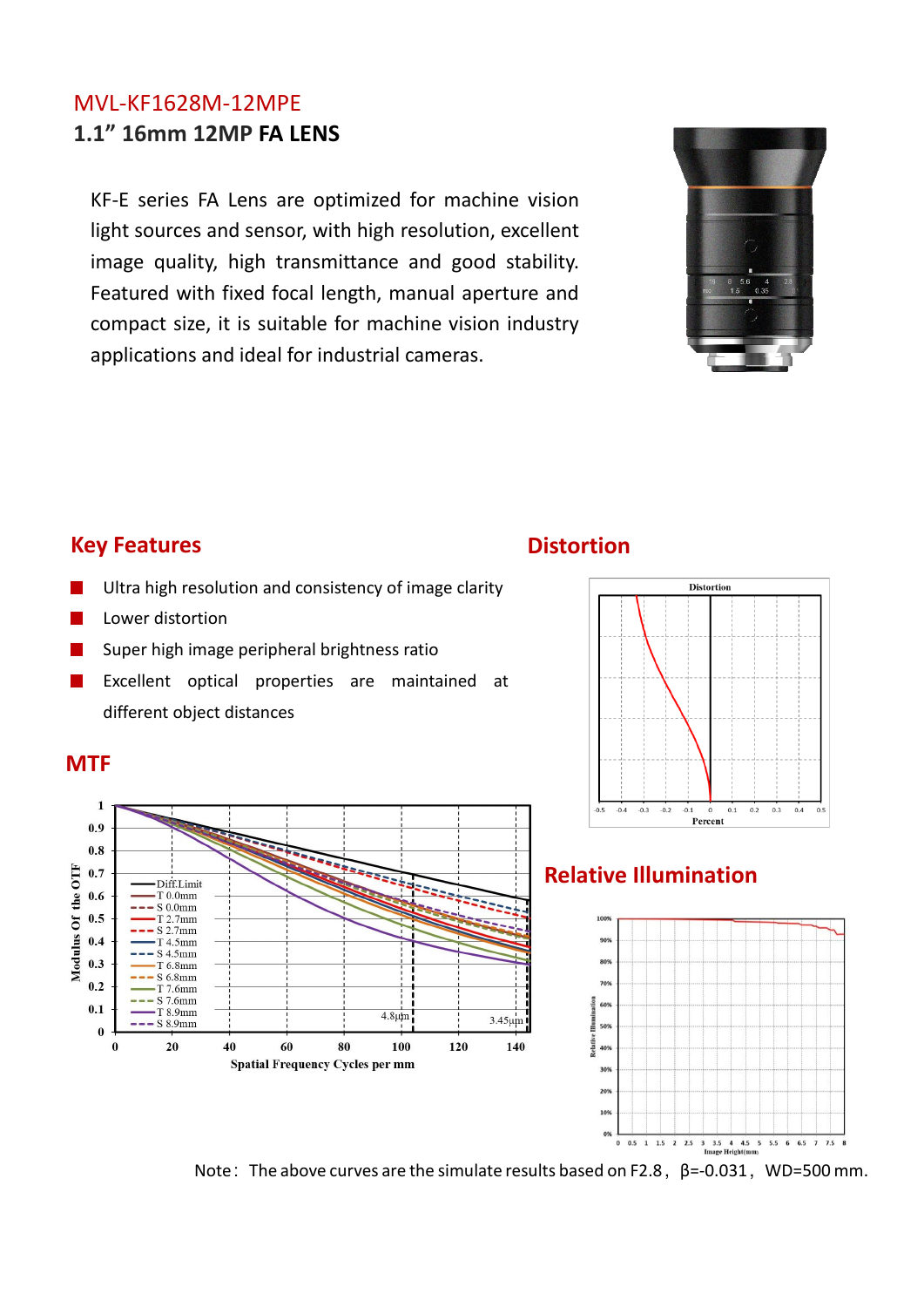# **Specification**

| Model                      | MVL-KF1628M-12MPE                              |  |  |  |  |
|----------------------------|------------------------------------------------|--|--|--|--|
| Parameter                  | Fixed focal length, Manual iris, 12MP, FA lens |  |  |  |  |
| Performance                |                                                |  |  |  |  |
| Focal Length               | <b>16 mm</b>                                   |  |  |  |  |
| F-Number                   | $F2.8 \sim F16$                                |  |  |  |  |
| Image Size                 | $\Phi$ 17.6 mm $(1.1'')$                       |  |  |  |  |
| Distortion                 | 0.15%                                          |  |  |  |  |
| Minimum Operation Distance | 0.1 <sub>m</sub>                               |  |  |  |  |
| Field of View              | D $(17.52mm)$ : 55.6°                          |  |  |  |  |
|                            | H (14.14mm): 45.8°                             |  |  |  |  |
|                            | $V$ (10.35mm): 35.3°                           |  |  |  |  |
| <b>Mechanical</b>          |                                                |  |  |  |  |
| <b>Iris Control</b>        | Manual                                         |  |  |  |  |
| <b>Focus Control</b>       | Manual                                         |  |  |  |  |
| <b>Filter Thread</b>       | $M43\times 0.75$                               |  |  |  |  |
| Mount                      | C-Mount                                        |  |  |  |  |
| Flange Back Length         | 17.526 mm                                      |  |  |  |  |
| Dimension                  | $\Phi$ 45.6 $\times$ 67.2 mm                   |  |  |  |  |
| Weight                     | 189 g                                          |  |  |  |  |
| Temperature                | -10 $\degree$ 50 $\degree$ C                   |  |  |  |  |
| <b>General</b>             |                                                |  |  |  |  |
| Certification              | RoHS2.0                                        |  |  |  |  |

## **Dimension**





Unit: mm